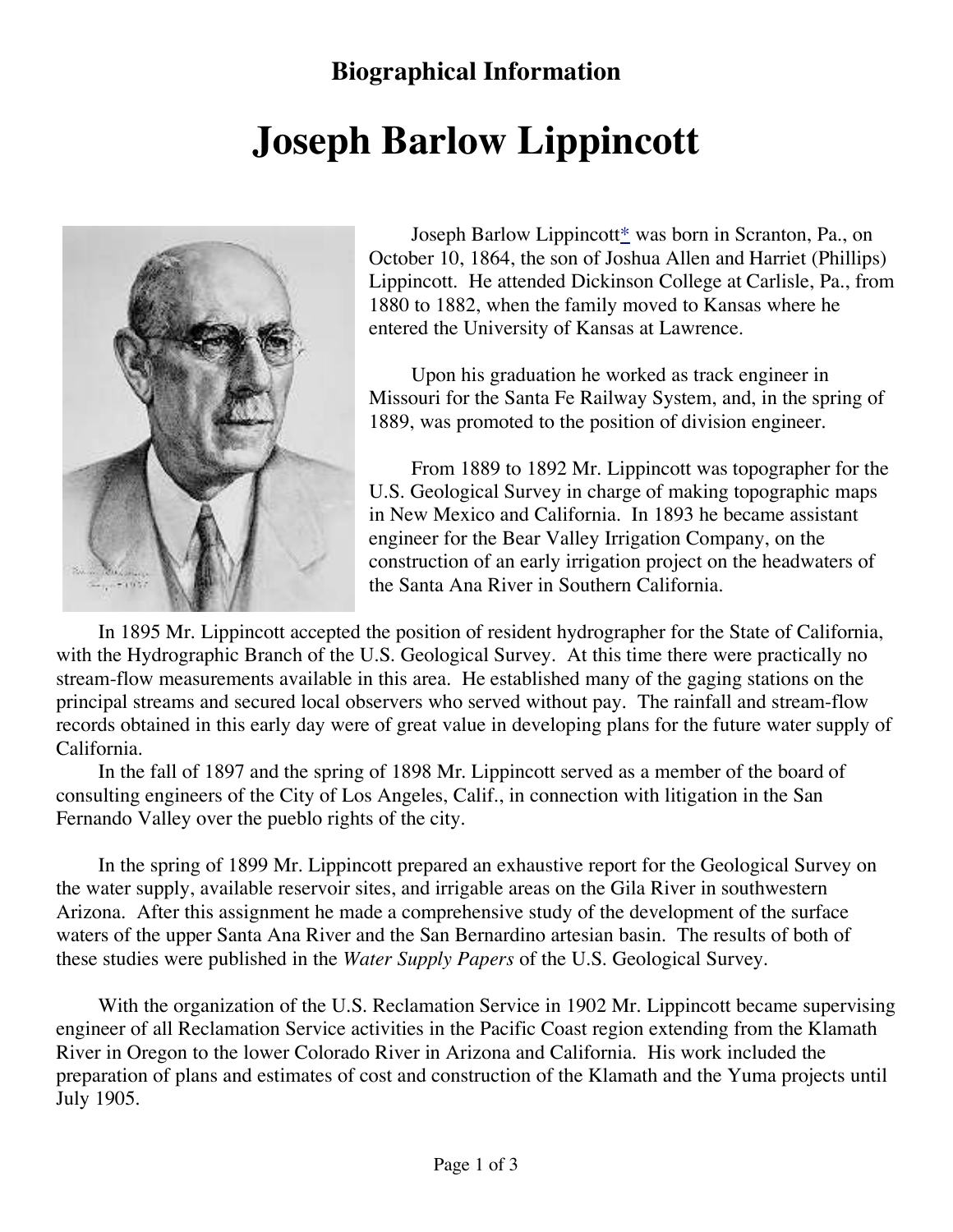The need for additional water for the City of Los Angeles was brought forcibly to the attention of the water commissioners in July of 1904 when, for a ten day period, the daily consumption exceeded the inflow into the city's reservoirs by nearly four million gallons. In 1905, Mr. Lippincott was appointed with O.K. Parker and William Mulholland to a board of engineers which was to make recommendations in regard to the expansion of the water supply, investigating seven sources. The decision was that the Owens River was the nearest adequate supply and that to augment the city's needs temporarily at lower cost by withdrawals from adjacent artesian areas would result in the curtailment of the development of the surrounding country.

In July 1906, Mr. Lippincott left the Reclamation Service to become assistant chief engineer of the Owens River Aqueduct. When completed, the Owens River Aqueduct had a capacity of 400 cu. ft. per sec. and consisted of open-canal, covered conduit, steel and concrete siphons, sixty miles of tunnels, five dams, storage reservoirs, and three hydroelectric power plants for construction purposes. One of the first municipal projects of magnitude to be built by day labor under the supervision of its engineering staff, this was a monumental undertaking for such a small city. Mr. Lippincott had much to do with the final location of the aqueduct, was in charge of the preparation of the detail plans and estimates of cost, and initiated and established a new system of construction cost keeping together with the bonus system which developed keen rivalry between different divisions and aided in breaking many records for rapid tunnel construction.

Upon the completion of the aqueduct in 1913, Mr. Lippincott entered private practice at Los Angeles, specializing in water supply for irrigation and municipal uses under the firm name of "Engineering Offices of J.B. Lippincott," in which company he was active until the time of his death. During this period he was engaged as consultant on water supply investigations and water works construction for many of the western cities including Los Angeles, San Francisco, Oakland, Alameda, Berkeley, Santa Barbara, San Diego, Long Beach, Riverside, San Luis Obispo, Ventura, Orange, Santa Ana, Whittier, Avalon, and Fullerton, in California; Denver, Colo.; El Paso, Tex.; Phoenix, Ariz.; and others. In addition, he was consultant for many irrigation districts throughout the west including San Fernando Valley Irrigation District, Santa Fe Irrigation District, Vista Irrigation District, Lindsay Strathmore Irrigation District, and numerous others.

Mr. Lippincott made several trips to the Hawaiian Islands where he was employed by the Oahu Sugar Company in connection with the Waiahole water supply and the construction of the Nuuanu reservoir. He also served as consultant on the Wahiawa Water Company's spillway project and later was employed by the City of Honolulu in connection with its domestic system.

His work also included investigations and a report on the diversion of a large water supply from one watershed to another near Fairbanks, Alaska, for a large hydraulic mining operation.

Mr. Lippincott served on many boards of consulting engineers for the federal government, the State of California, and various municipalities. He was a member of a board of engineers on the preparation of the original flood control plans for Los Angeles County in 1915 and later, for a time, was consultant during the construction of this project. His office also prepared plans for flood control